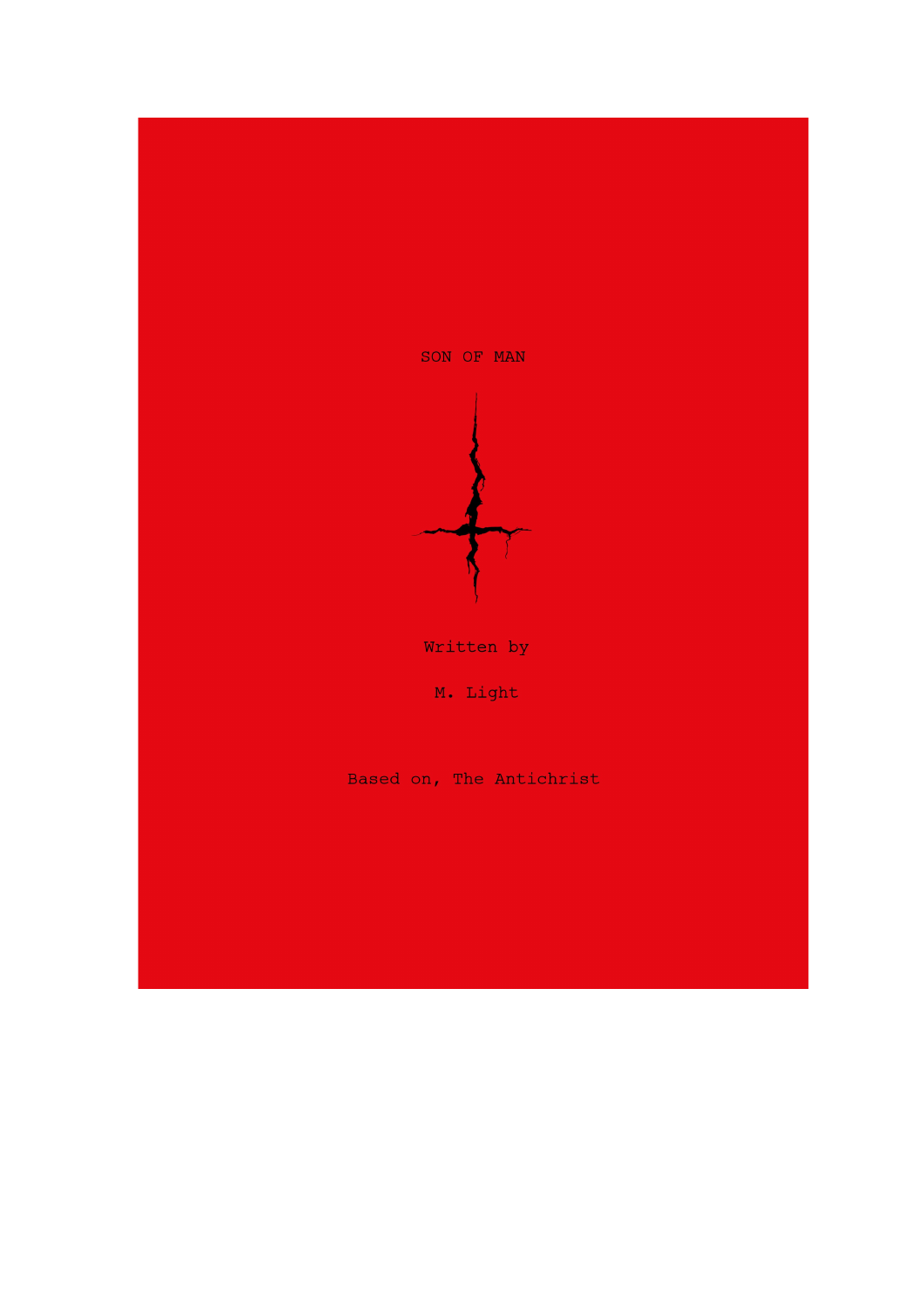EXT. CULT'S RANCH OPEN FIELD - NIGHT

RAÚL (45), a Mexican bearded man, long black hair and corpulent body, takes his last breath of life, lying on the grass with his eyes wide open.

He nervously scans his surroundings without being able to focus his attention on anything.

Spurting blood so as not to choke.

Surrounded by the darkness of the night.

His crystalline fearful eyes shining against the silver glow of the cold moon. His left outline illuminated by the flames of the far bonfire.

One last sigh. Raul is dead.

JOHN (33), white Italian looking man, prominent shin and hard features, has been starring at him intently.

> DEVAN (O.S.) Hey, Rookie!

DEVAN (38), lizard looking fellow, with long blonde worn out hair, walks towards John, who doesn't answer.

Gets to his side.

DEVAN (CONT'D) You knew him?

JOHN

No.

DEVAN Then, why are you looking at him?

John doesn't answer, keeps his focus on Raúl.

DEVAN (CONT'D) So, you've never seen one before, have you.

JOHN

One?

DEVAN

A dead one.

John nods negatively.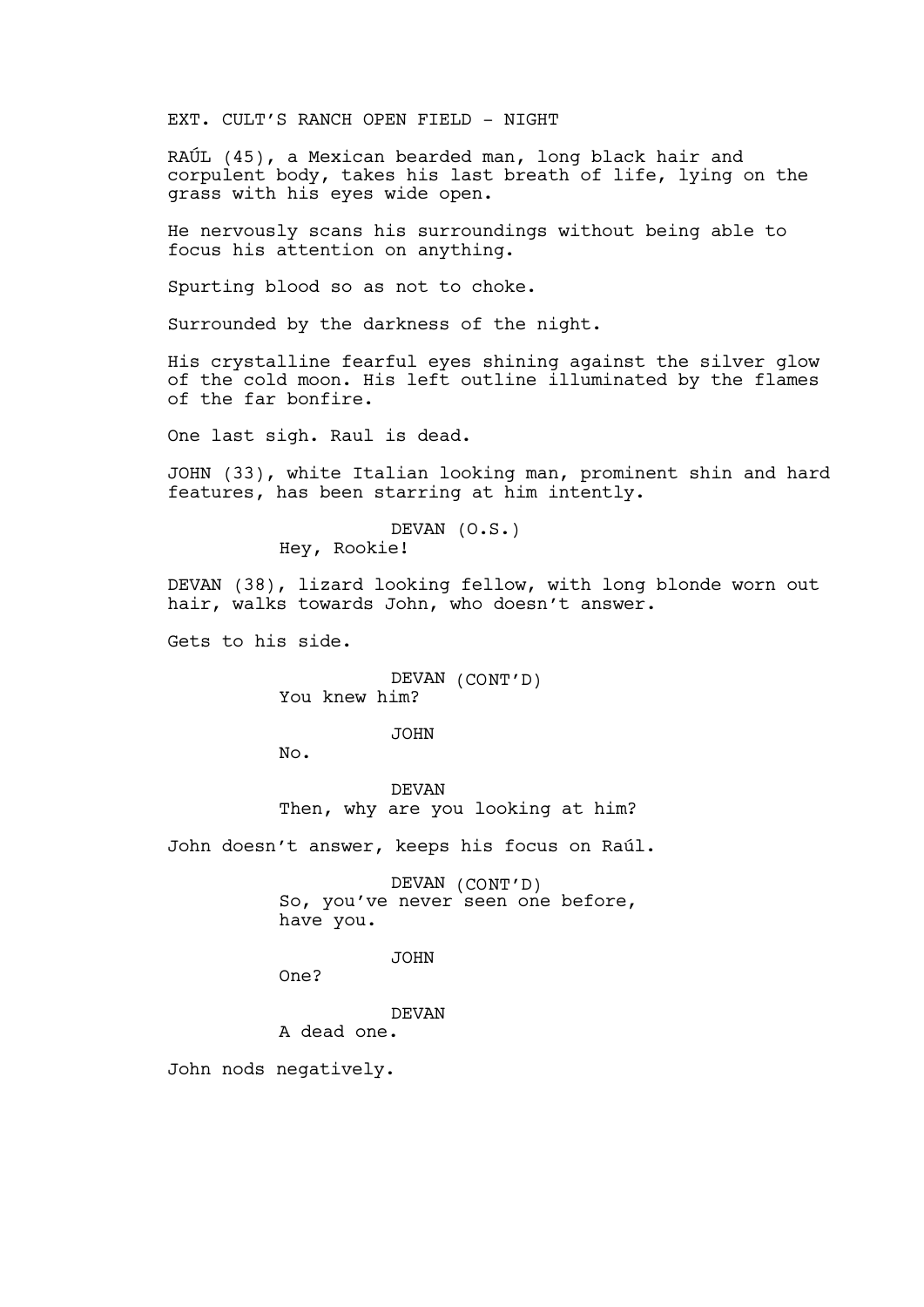DEVAN (CONT'D) You should've seen THE RAM, that one really suffered. JOHN Is not that. DEVAN What? JOHN Suffering. DEVAN Then... JOHN I wanted to know what it feels like. (beat) To die. DEVAN And? JOHN I'm disappointed. Devan looks at John, puzzled. Then, he gazes at Raúl's corpse, barely visible in the night. DEVAN Poor bastard, at least he could have tried to evade THE RAMMING. (beat) We wasted a good sacrifice. Devan spits on the grass. JOHN What happens now? DEVAN Candidates are fucked for tonight, guess it wasn't their time. John looks up. JOHN Fate, uh? Into the FULL MOON setting upon them.

A moment of silence, then---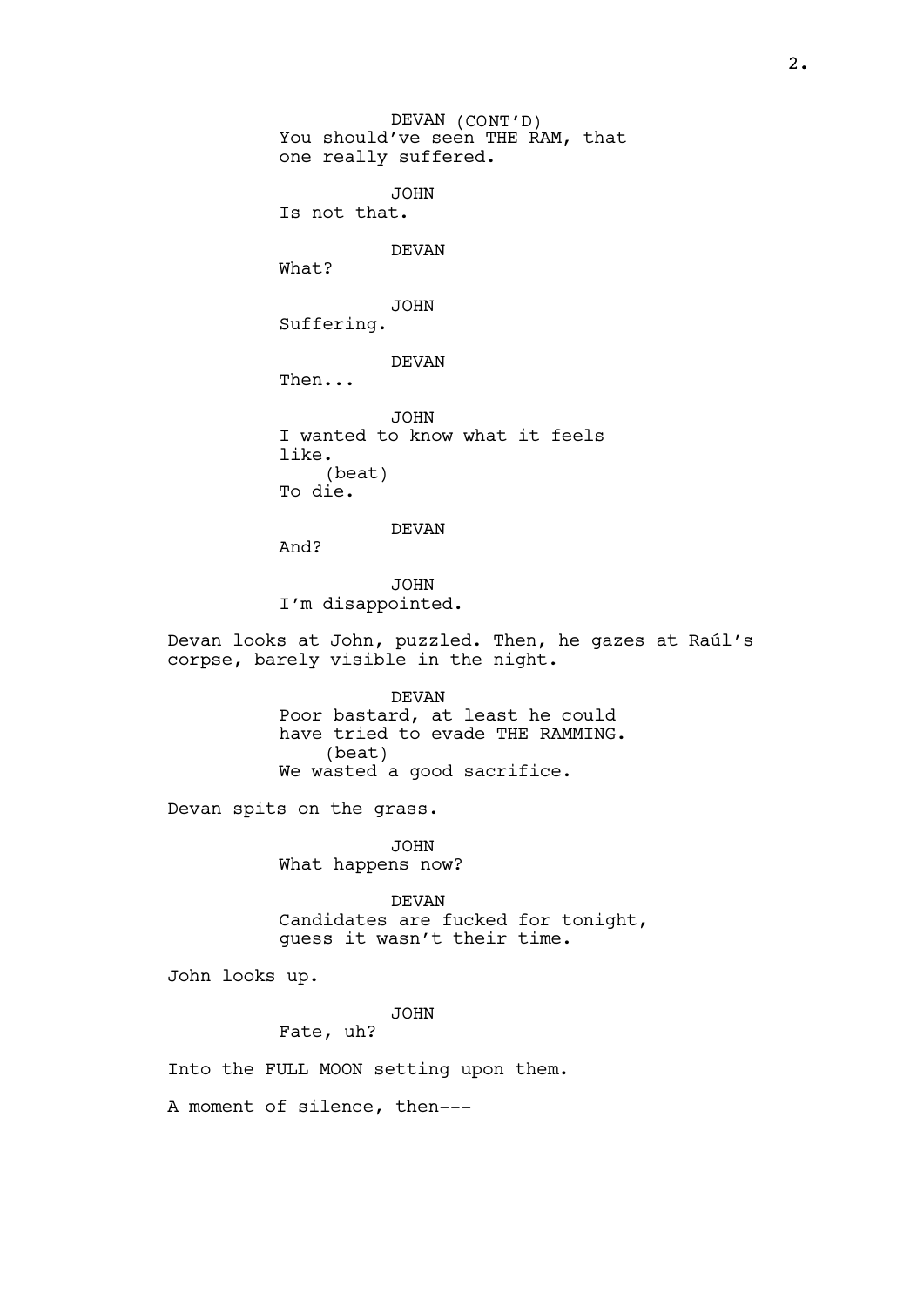DEVAN Okay, Let's go. They're waiting for us.

Devan walks away from John, but---

JOHN I saw something.

Devan turns to face him.

DEVAN What do you mean?

JOHN Before, by the fire. Just before the ram went mad.

DEVAN What the fuck are you talking about?

JOHN I was listening to the leader, you know, he was giving the speech about the brotherhood. (beat) I looked beyond the flames of the bonfire, into the night in the back- --

(BRIEF FLASHBACK)

A shot of the FLAMES OF THE BONFIRE, moving calmly in the night. Beyond the shine of fire and the smoke, deep into the DARKNESS beyond.

The silhouette of someone, of something.

(END OF FLASHBACK) back to---

OPEN FIELD

Devan stares in silence, he takes in John's frightened gaze.

DEVAN What. (beat) What was it? JOHN I've seen it once before. The day after I got "inducted" into the cult.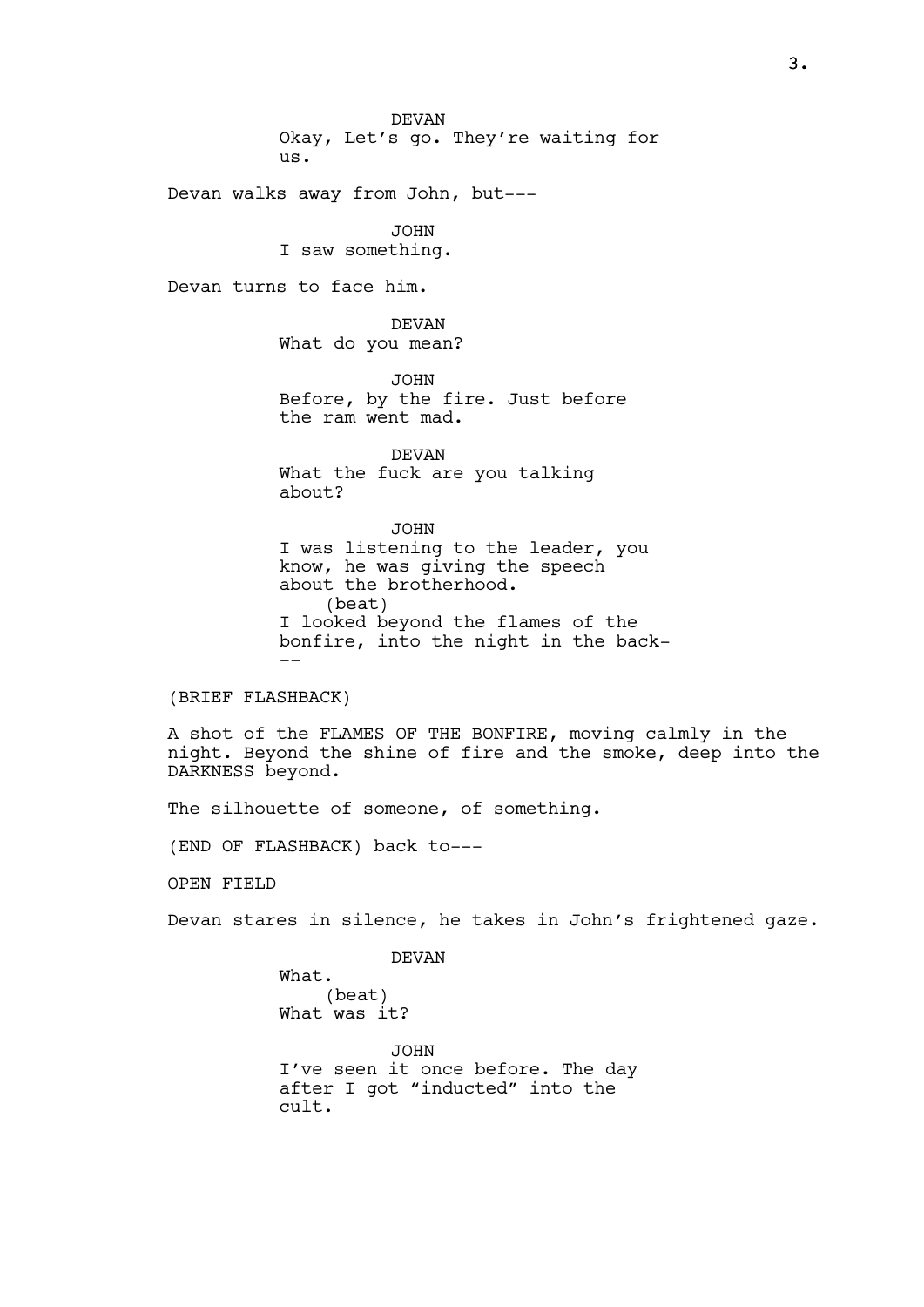DEVAN (smiling) Yeah. I remember the day we went for you. Real fight you gave us. JOHN You kidnapped me. DEVAN Yeah, that's the drill, isn't it? (beat) We fucking saved you, gave you purpose, a family. JOHN And I'm grateful to the BROTHERHOOD. DEVAN Yeah, you should be. (beat) Now let's go back before they send for us. Devan walks away again, while John takes a last look at Raúl. DEVAN (CONT'D) Leave your boyfriend behind cutiepie! Let's go! John turns around now, he steps up to catch up with Devan. As they walk, they both pass right by the side of a HUGE DEAD RAM, bloodied and lying on its right side. DEVAN (CONT'D) What a waste. They keep walking. JOHN Hey, I wanted to ask. DEVAN What? JOHN Why rams?

DEVAN Da fuck should I know, I'm not into that BLACK MAGIC shit.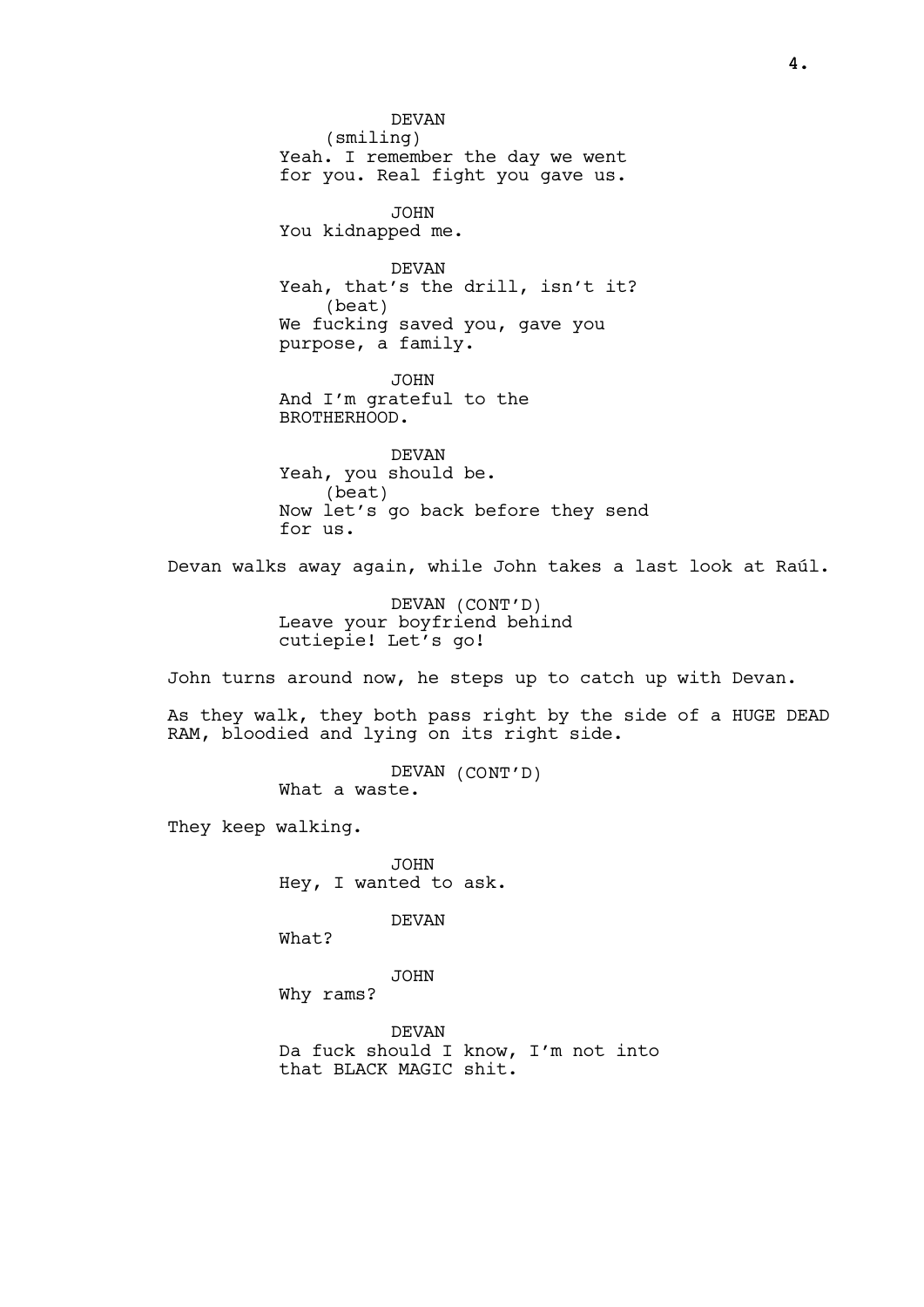JOHN You don't believe in it?

DEVAN No, I don't believe in it, I know for a fact it's real. It's just beyond me.

JOHN

Got it.

A cold breeze howls through the high grass, making darkness unravel under the mute night sky.

John feels it in his bones, he comforts himself by rubbing his arms.

> DEVAN You know the leader talks about The HAND OF GOD, right? The imposed fate of mankind, the already written book of history, right?

> > JOHN

Uhm.

As they walk, John and Devan now enter the INNER ROAD of the ranch. In the far end of it, A single lightbulb illuminates the entrance of a HUGE SHED.

> DEVAN Before I got here, with the brotherhood, I had a rough path. (beat) Classic tale, nowhere to go, no prospects or plans.

John looks at Devan now.

DEVAN (CONT'D) There was something else.

JOHN

What?

DEVAN It was this thing, like a sign from above or something like that.

JOHN What was it?

DEVAN

My watch.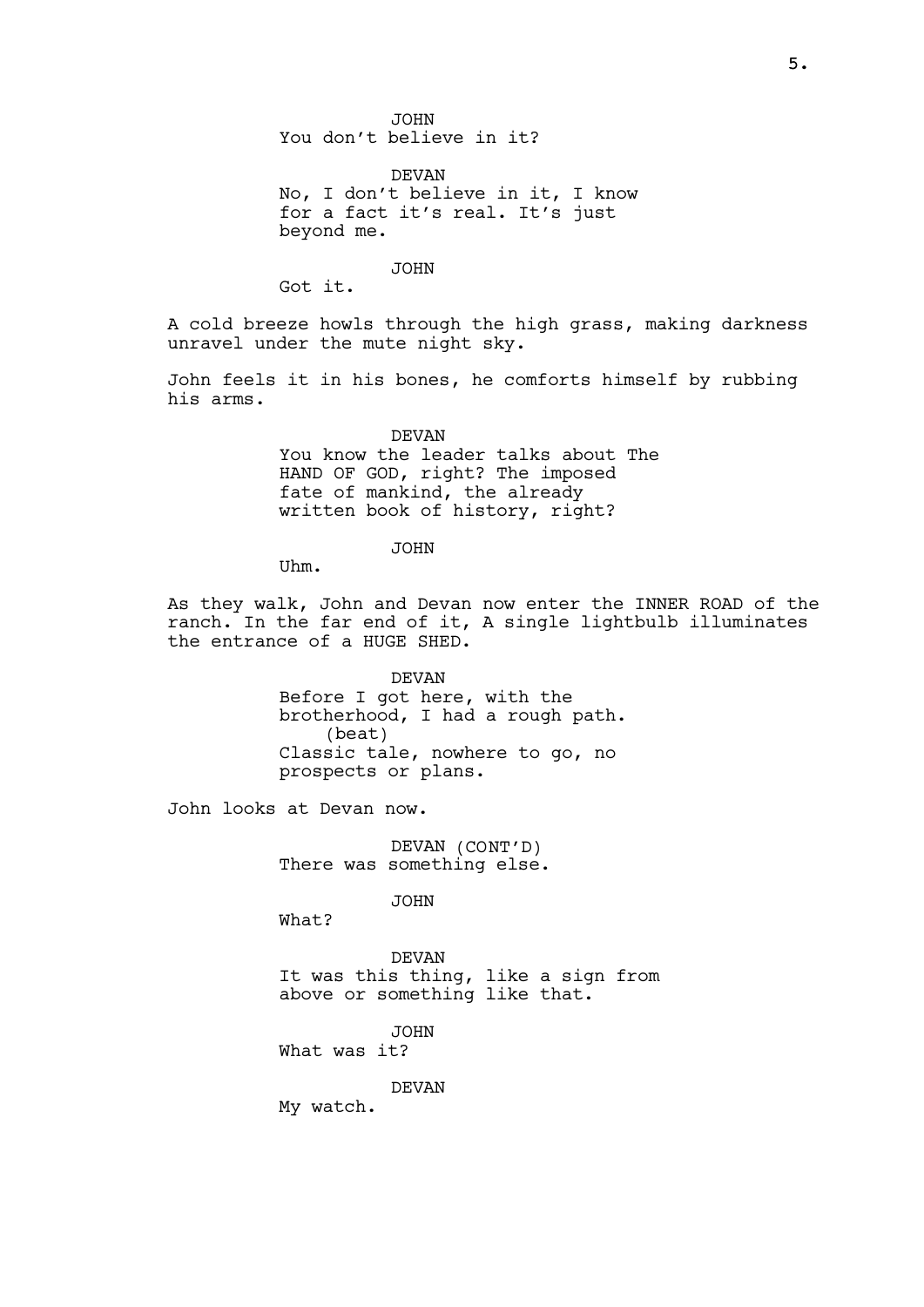JOHN

Watch?

DEVAN Yeah, I used to look at it, right? (beat) And every time I did, I'd find the same thing.

JOHN

What?

DEVAN Repeated numbers.

JOHN

What do you mean?

DEVAN

Are you dumb or what. Repeated numbers! Like they all were the same. (beat) It started with 3:33 am. I remember many nights I would stumble upon this number. (beat) I thought it had to mean something. It couldn't be just a coincidence, right?

JOHN

Right.

DEVAN I was so convinced someone was talking to me, guiding me.

JOHN

And?

DEVAN It never worked, or better put, things got worse every time. (beat) Maybe fate wasn't for me to get better. (beat) We're not part of GOD's plan, us.

Devan kicks a stone from the dirt road, angry. Discharging.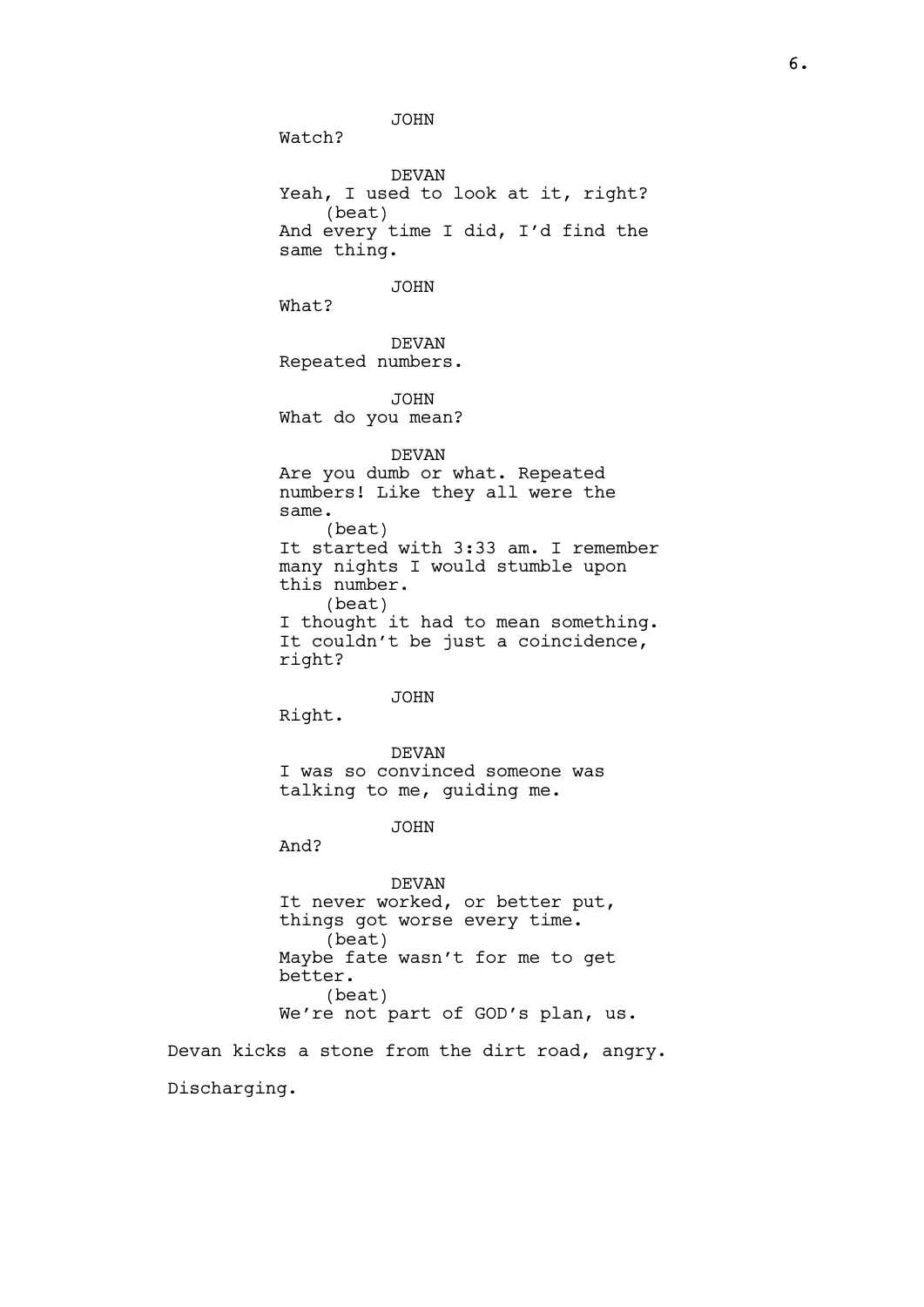DEVAN (uninterested) It was a gift.

Suddenly, the big doors of the shed open. From the inside, a WHITE VAN comes out, front lights illuminating the road and the two men talking.

DEVAN (CONT'D)

Careful

Devan pushes John to the side, they leave space for the van to pass.

John looks to the inside of the van as it passes by his side, he can see people inside, most of them with BAGS COVERING THEIR HEADS.

One of them gets his face covered as the van passes.

JOHN Has this ever happen before?

DEVAN

No. (beat) Don't worry about it, THE LEADER knows what to do.

John and Devan get to the large doors at the shed entrance, they go---

INSIDE THE SHED

Where they are welcomed by a round of barking from the DOGS locked in the cages on both sides of the inner corridor.

They're all ROTTWEILER dogs.

John and Devan keep walking across the room.

DEVAN (CONT'D) Wanna hear another strange thing?

JOHN

Yeah, sure.

DEVAN You know why these dogs are in the entrance?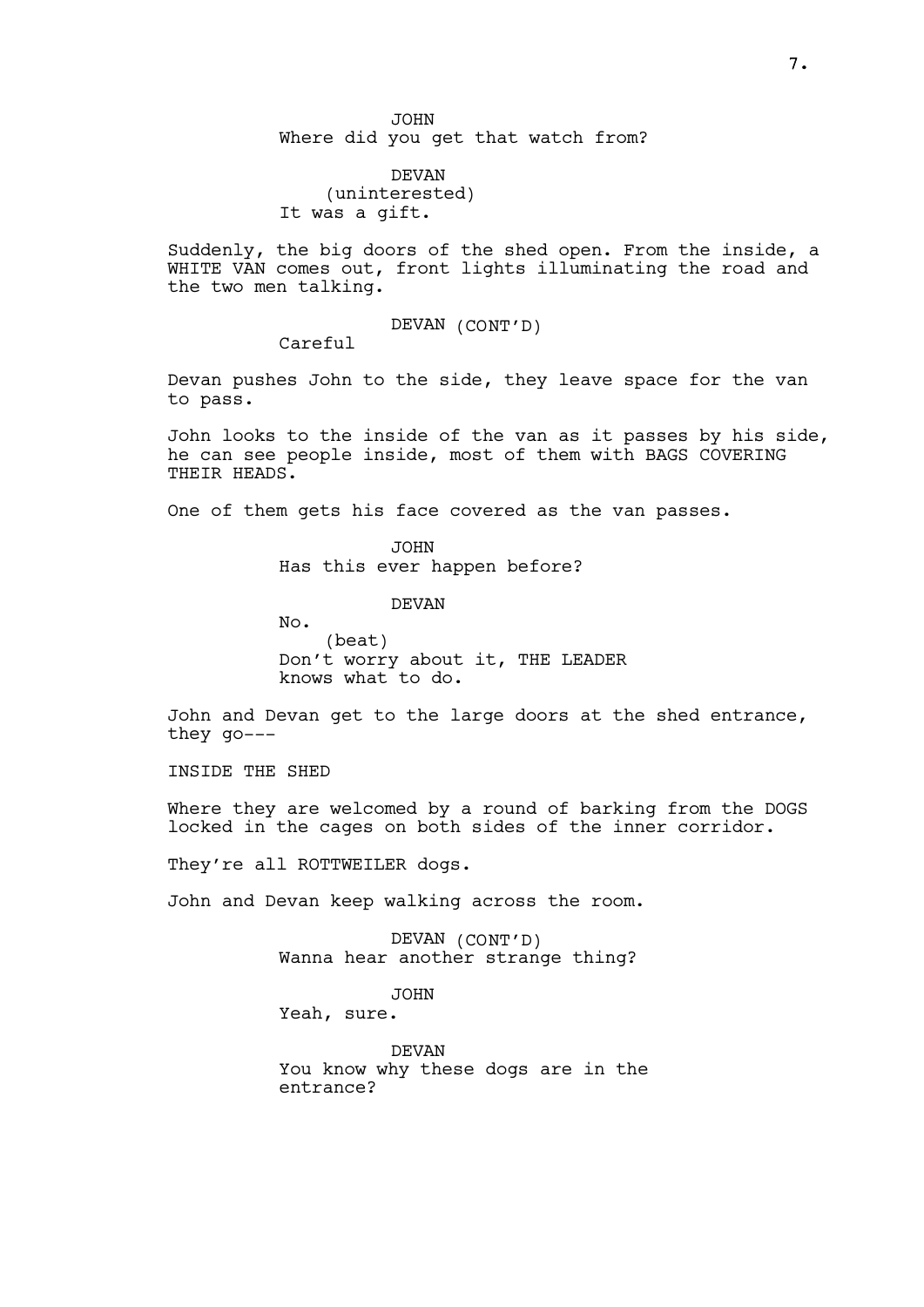JOHN I heard it was for protection.

DEVAN Something like that. Supposedly, when OUR SAVIOR arrives, these dogs will be the first to know.

JOHN I wish they would stop barking all the time.

As John and Devan keep walking towards the other side of the room, the dogs stop barking.

> DEVAN Hey, wish granted.

> > JOHN

Seems so.

Devan turns to face John with menacing eyes.

DEVAN You're not our savior, are you?

John keeps quiet, doesn't know how to respond to that.

DEVAN (CONT'D) Just kidding man, relax.

Devan gets to the small door in the end of the room.

KNOCK, KNOCK!

He knocks on the door, someone opens from the other side. It's CARL (42), black bald man with a face that indicates a lot of experience, cold inexpressive eyes on him.

> CARL Forgot the hour of the meeting?

DEVAN You know how things are, Carl.

CARL Yeah, whatever. (now looking at John) Come inside, both.

John and Devan come inside the---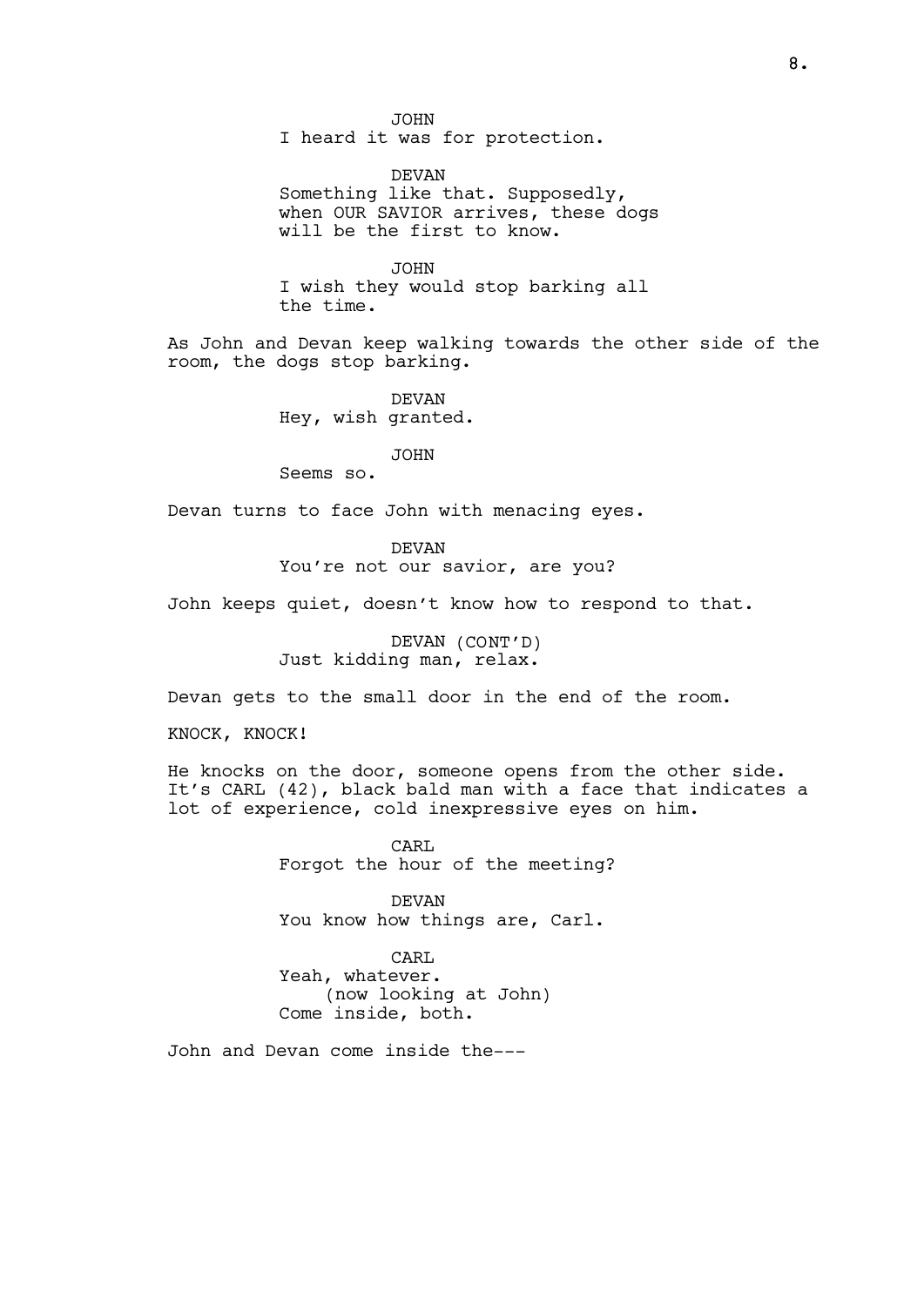## SECONDARY ROOM

Where they follow Carl through a place filled with WOODEN CRATES. Other CULT MEMBERS are opening some of the boxes and taking out MILITARY WEAPONRY from inside them.

John looks at them, receiving serious, menacing eyes in return.

People mostly murmuring to themselves.

CARL (to devan) So Devan, what the hell happened at the induction? I heard you guys fucked it up.

DEVAN Us? Fuck off. The damn ram went nuts. Had to put it down.

CARL And one of the candidates died?

DEVAN (nodding) You know what THE LEADER says, if they can be killed, they're not "THE ONE". (to John) Right, John?

JOHN (distracted by looking at the people around) Yeah, sure.

CARL John... I haven't seen you before. (beat) You're new, right?

## DEVAN

Won his wings a few days ago, sold out his girlfriend to do so, didn't you, John.

JOHN She's not my girlfriend.

Devan laughs at this.

DEVAN Stone cold fellow this one.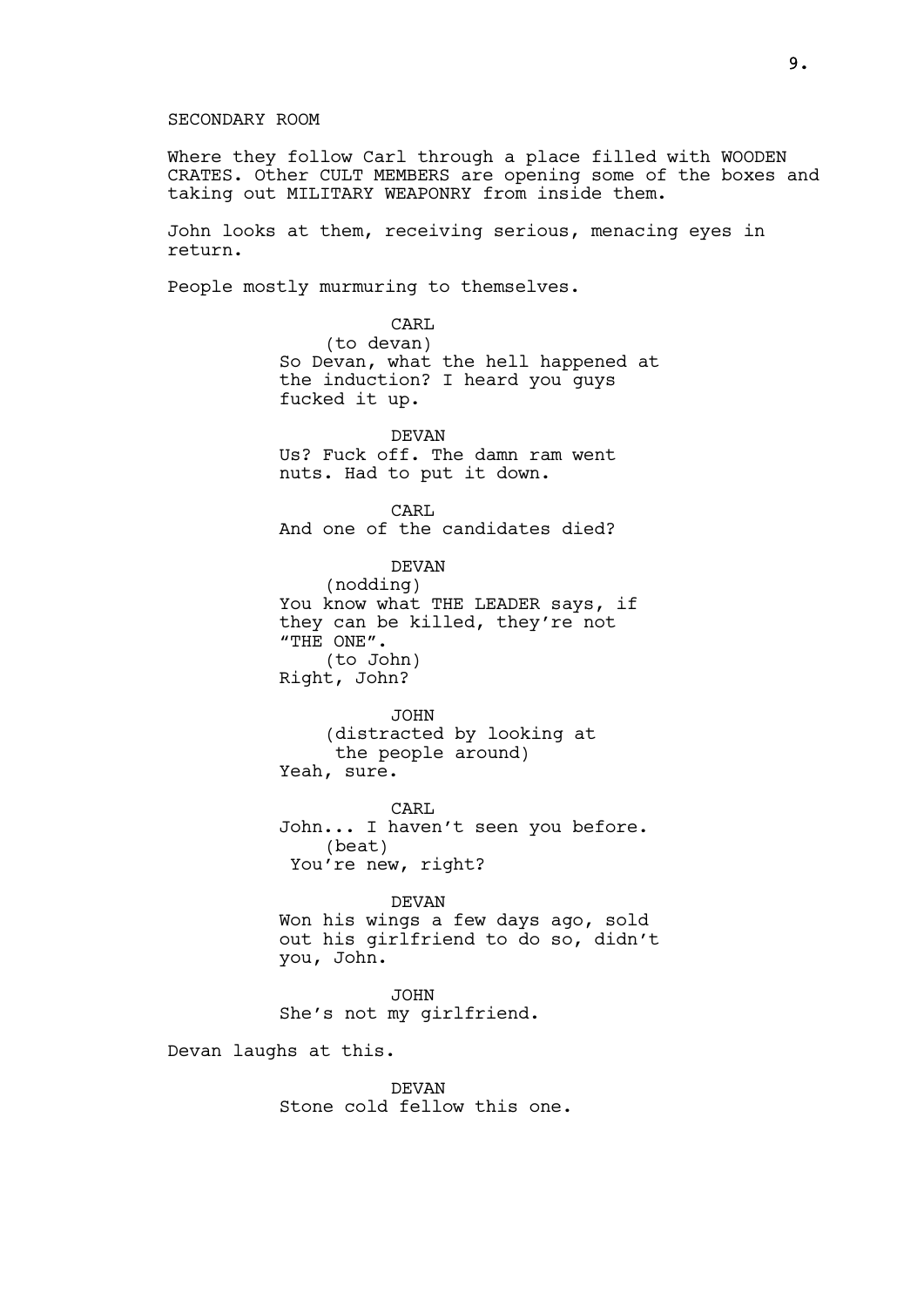JOHN I did what I had to do.

CARL Good, I like that. (beat) Keep that in mind now, John.

John goes for Carl's gaze, he sees the faint mockery smile he gives before the three of them enter the---

CEREMONTAL AREA

The place is dark, scarce illumination coming from moonlight entering through little square windows in the top of the walls.

Looks like the INTERIOR OF A CHURCH.

Rows of long BENCH SEATS surrounded by gothic style pillars, bathed in gold.

At both sides, surrounding the area, there's wooden antique style furniture.

Religious decoration all around, yet most of the paintings portray deformed figures, strange and scary looking.

FIRE and ASH.

John and Devan follow Carl through the central aisle. In front of them, at the MAIN STAGE, there's a GROUP OF CULT MEMBERS talking around a table.

The table is illuminated by the only source of light in the place, coming from a COLD-LIGHT FLUORESCENT TUBE.

SARA (36), a skinny woman with curly brown hair, there's a particular beauty about her, crosses Devan's path.

> SARA Fucking Devan, what took you so long?

DEVAN Relax honey, I had to deal with the situation outside.

CARL

You heard?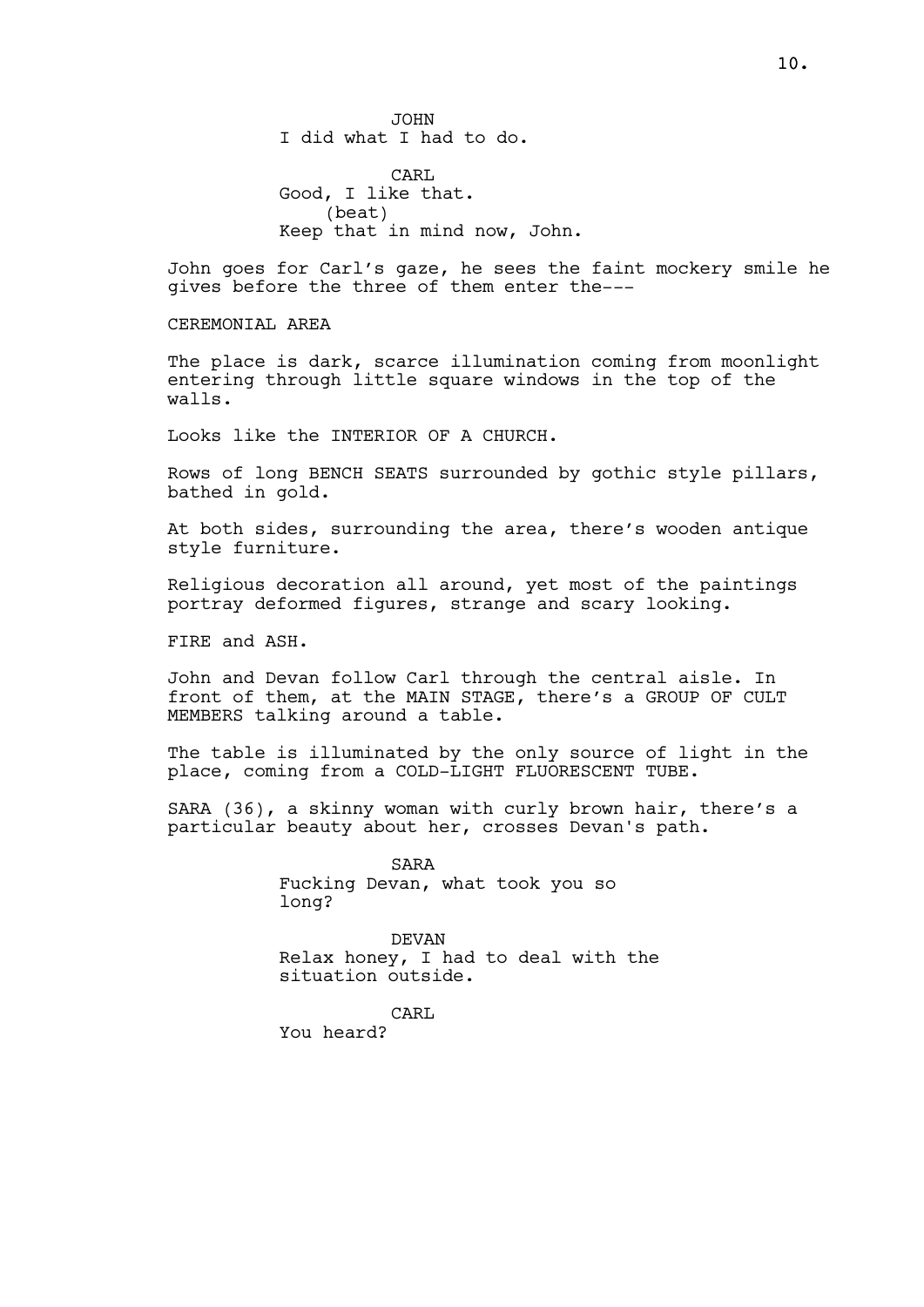SARA (nodding but keeping eyes on devan) The leader just told us.

Carl walks to the other side of the table, while Devan stays by Sara's side.

John stays behind Devan, barely illuminated by the light above.

As he sees up, beyond the table and to the back of the place, he can see a person looking back at him, standing in the threshold of HUGE METAL GATES.

It's THE LEADER, a man dressed in red robe, with a drama mask (desperation) covering his face and a crown of thorns on his forehead.

Barely illuminated.

As John crosses eyes with THE LEADER---

A vision occurs.

MATCH CUT TO:

EXT. BONFIRE FIELD - NIGHT (MINUTES BEFORE)

(Ominous music plays, no diegetic audio)

John is staring beyond the flames and into the deep night beyond.

There's someone there, a dark figure.

At the same time, THE LEADER raises his hands, giving his speech to "NEW CANDIDATES", all of them tied up around the fire.

Meanwhile, other CULT MEMBERS surround them with rifles on their hands.

But John is focused on that STRANGE ANTHROPOMORPHIC FIGURE, barely visible beyond the fire.

Staring at him from the starless night.

John blinks.

The figure is no longer there.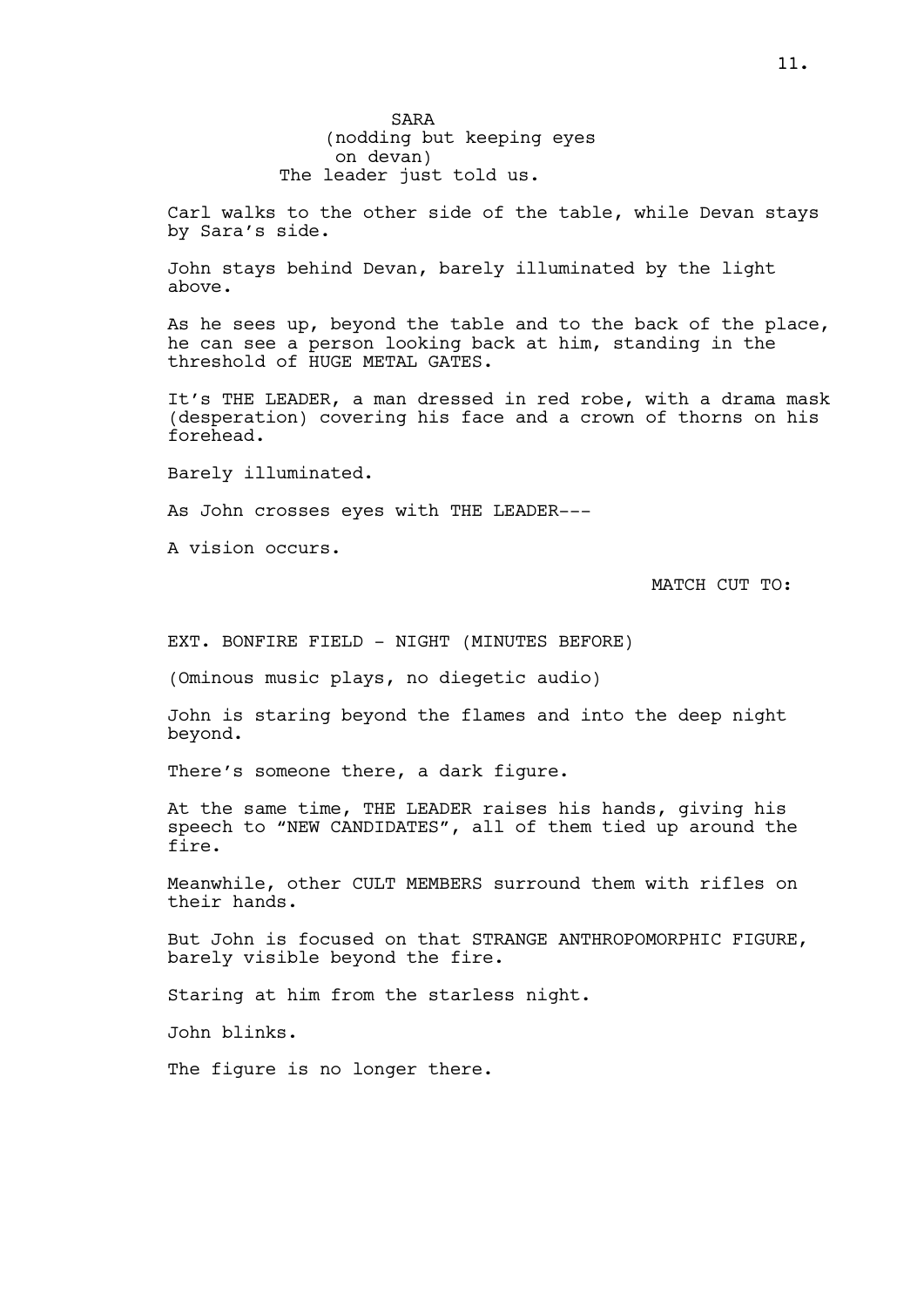He gazes around, sees nothing, while a sudden wind moves the flames, now dancing violently. Fire explodes, sending sparks all around. The ram gets caught in the roaring of the flames, it rumbles nervously, pushing the ROPE tied to its neck and the cult member holding it. A new explosion in the fire causes the ram to loose control, runs uncontrolled, tossing the cult member to the floor. Releasing the ROPE. The ram keeps running nervously. BAM! Runs over one of the CANDIDATES in its desperate escape. Someone yells, "stop him!" A SHOTGUN FIRE is heard, the ram falls dead near Devan. Silence. Near the bonfire, THE LEADER puts his hands down. He turns and now faces John. Others notice this, they turn as well. All looking at John now. THE LEADER'S POV John looks confused, doesn't understand why everyone's looking at him. He moves his head nervously, but restrained. The DARK FIGURE is now behind him... (CRINGY SOUND FX!) MATCH CUT TO: INT. CHURCH LIKE PLACE INSIDE THE SHED - NIGHT (PRESENT) Standing in the threshold, THE LEADER nods faintly and goes beyond the METAL GATES, which then close loudly.

DEVAN (to john) Hey, pay attention.

John walks a bit closer to the light.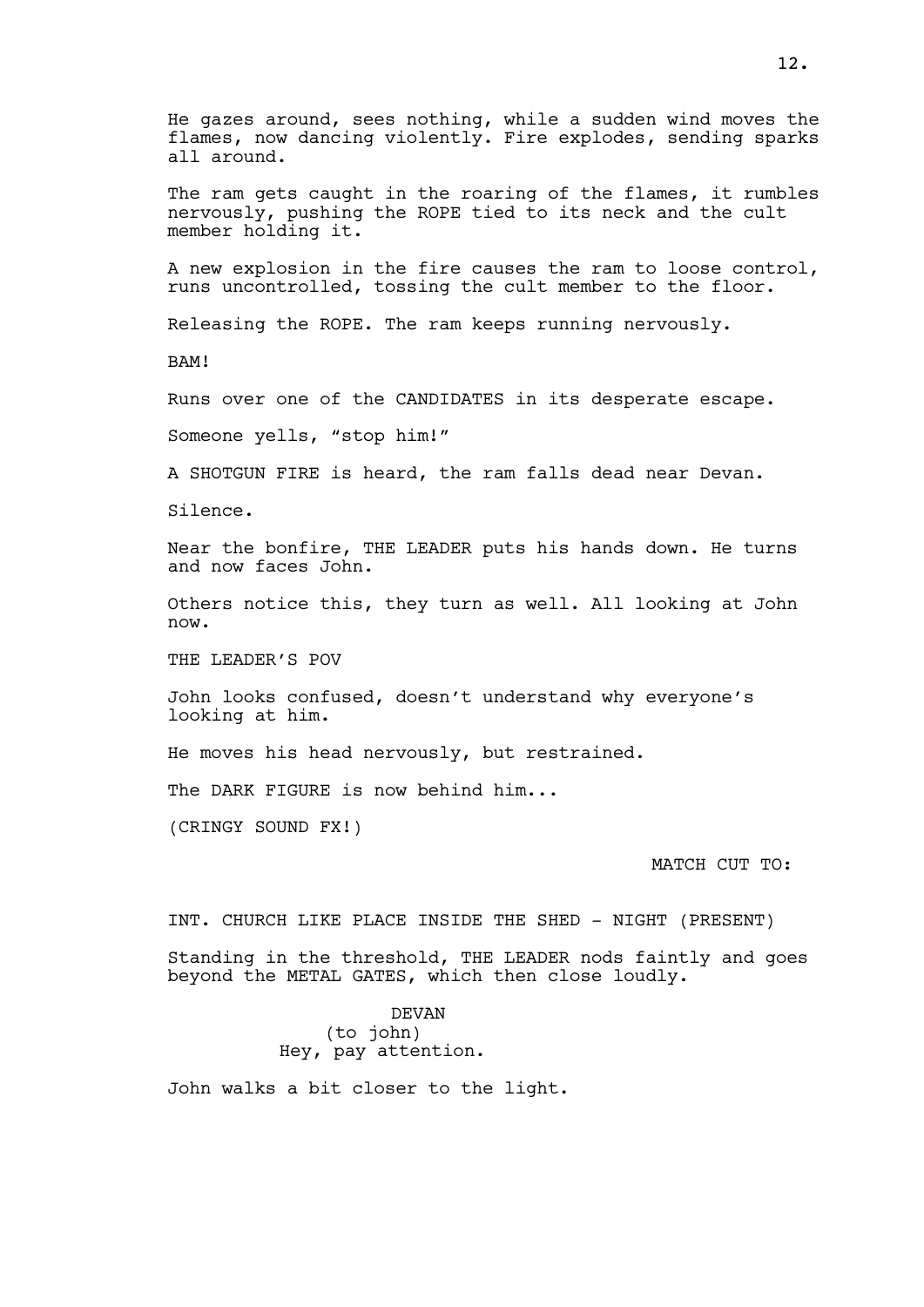As TEAM LEADER (52), a portly white man wearing a military cap and a wide blond mustache, is speaking, John looks at the table surface.

In there he sees SCHEMATICS of a big house, looks like a fortress. There are drawings on the schematics.

> TEAM LEADER We're dividing forces into two groups for the assault.

TEAM LEADER points to the far right of the schematics.

TEAM LEADER (CONT'D) Sniper will assume his position first, his mission is to take down both of the police men outside of the embassy.

TEAM LEADER now points to the EMBASSY ENTRANCE on the schematics.

> TEAM LEADER (CONT'D) After two successful shots, he'll confirm deaths. Then, our MARTYR will move to the entrance. (beat) His objective, to call for guards attention to him.

TEAM LEADER now points to the two back corners of the EMBASSY.

> TEAM LEADER (CONT'D) At the same time, Team A will gain positions on the two rear towers of the building, their objective is to take out the guards and immediately move into the front end towers.

TEAM LEADER comes back to the EMBASSY entrance.

TEAM LEADER (CONT'D) To allow this to happen, our martyr must detonate the explosives at the entrance, incapacitating the first line of resistance and allowing TEAM B to approach.

Now, TEAM LEADER points to the far left side of the SCHEMATICS.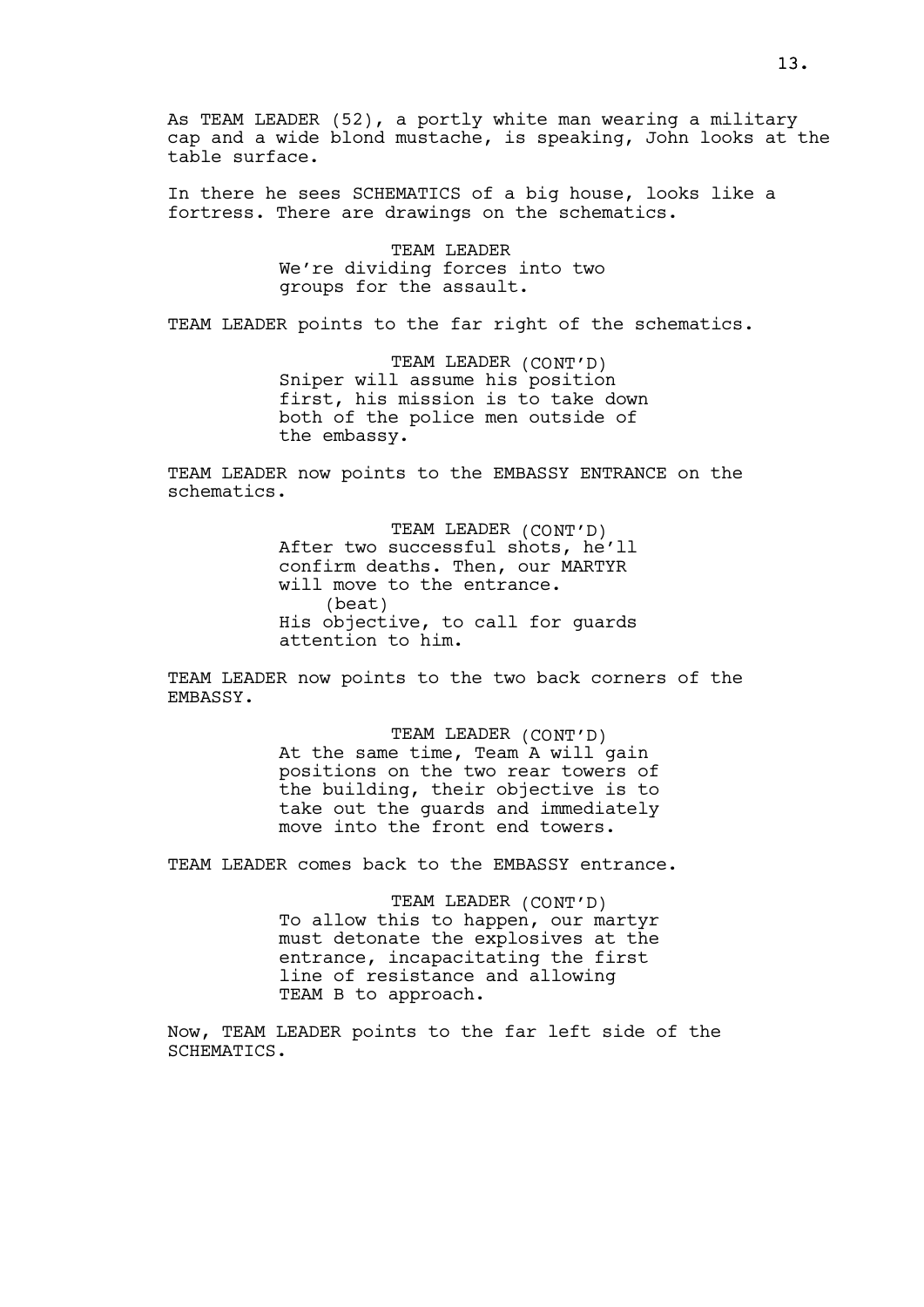TEAM LEADER (CONT'D) Upon hearing the detonation, TEAM B will charge into the embassy entrance, engaging the guards there, allowing TEAM A's surprise attack from the back. (beat) Thus, allowing us to gain the upper hand and control the building.

TEAM LEADER now raises his eyes and gazes everyone in the table.

> TEAM LEADER (CONT'D) Understood?

CARL I'm in, sir.

SARA Sounds good enough for me.

DEVAN I'm no strategy expert, fuck should I know. (looks at john) What you say, John?

JOHN Who's the martyr?

TEAM LEADER smiles.

TEAM LEADER

Smart.

Delays the answer.

TEAM LEADER (CONT'D) As you may imagine, some of our team members are needed because of their technical skills. And of course, I can't be the one since I'm running the whole operation.

DEVAN I don't like where this is going.

SARA That's cause you're a coward, always been.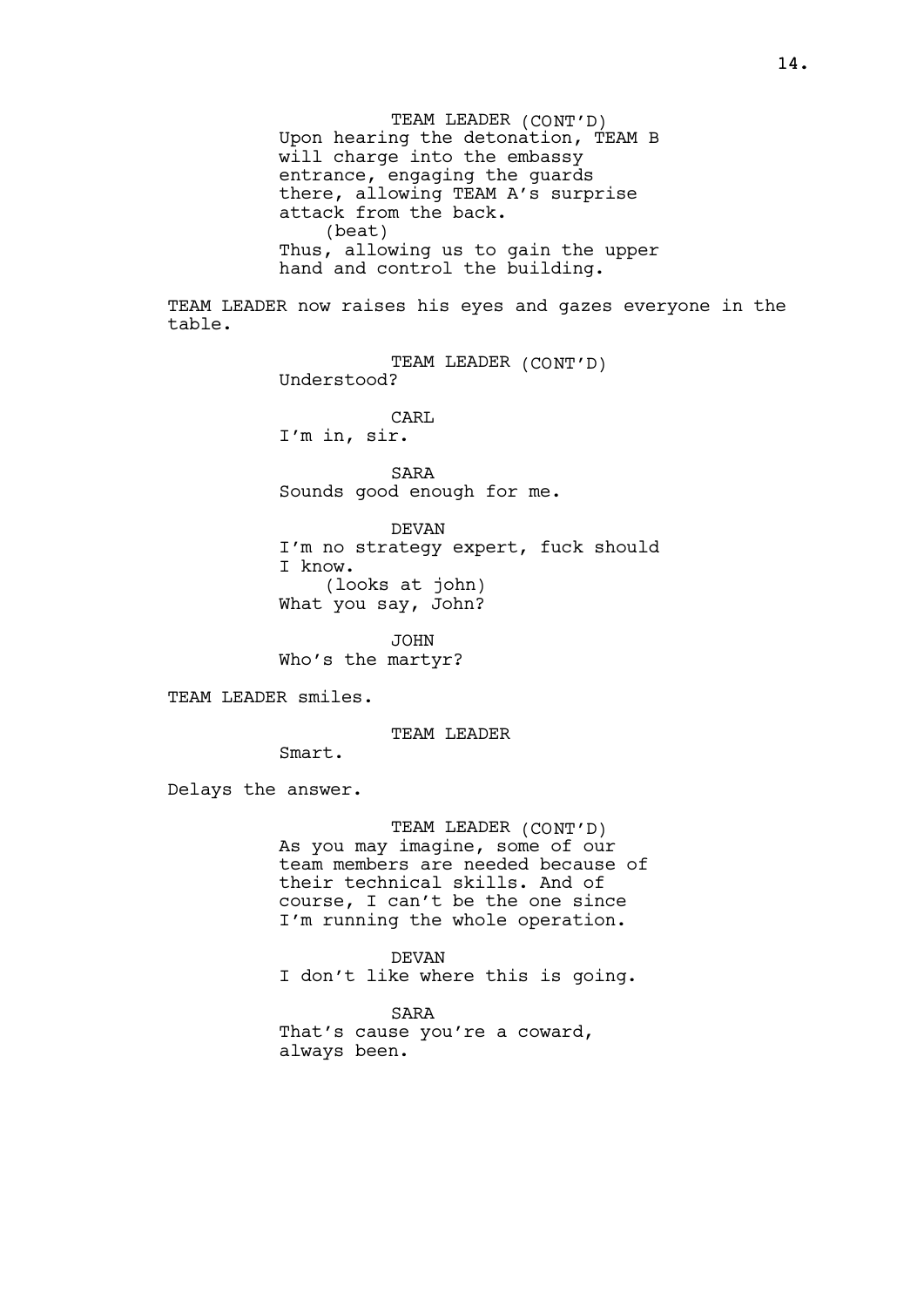DEVAN Fuck you, Sara. (beat) So, the whole reason to call us was /to...

CARL /We're all martyrs, Devan. That's the deal.

TEAM LEADER Yes, Carl. This is our pledge, to give our lives for the future of this world.

DEVAN Don't fuckin' act so self-righteous with me, I'm one of the oldest.

SARA Yet here you are, complaining.

TEAM LEADER I understand. No matter how much we love our cause, how blindly we follow this path of light, dying is no joke.

TEAM LEADER takes out his pistol, it is an old western looking REVOLVER. He takes out the CYLINDER and tosses all the BULLETS on the table.

Takes one.

TEAM LEADER (CONT'D) (pointing the bullet at devan) You believe in fate?

He puts the bullet in the cylinder, loads the gun.

BAM!

Puts it on the table.

TEAM LEADER (CONT'D) Or are you like us, FREE MEN.

All members around the table are now looking at that revolver.

Sara goes first.

SARA

Oh I'm free. You can bet on that.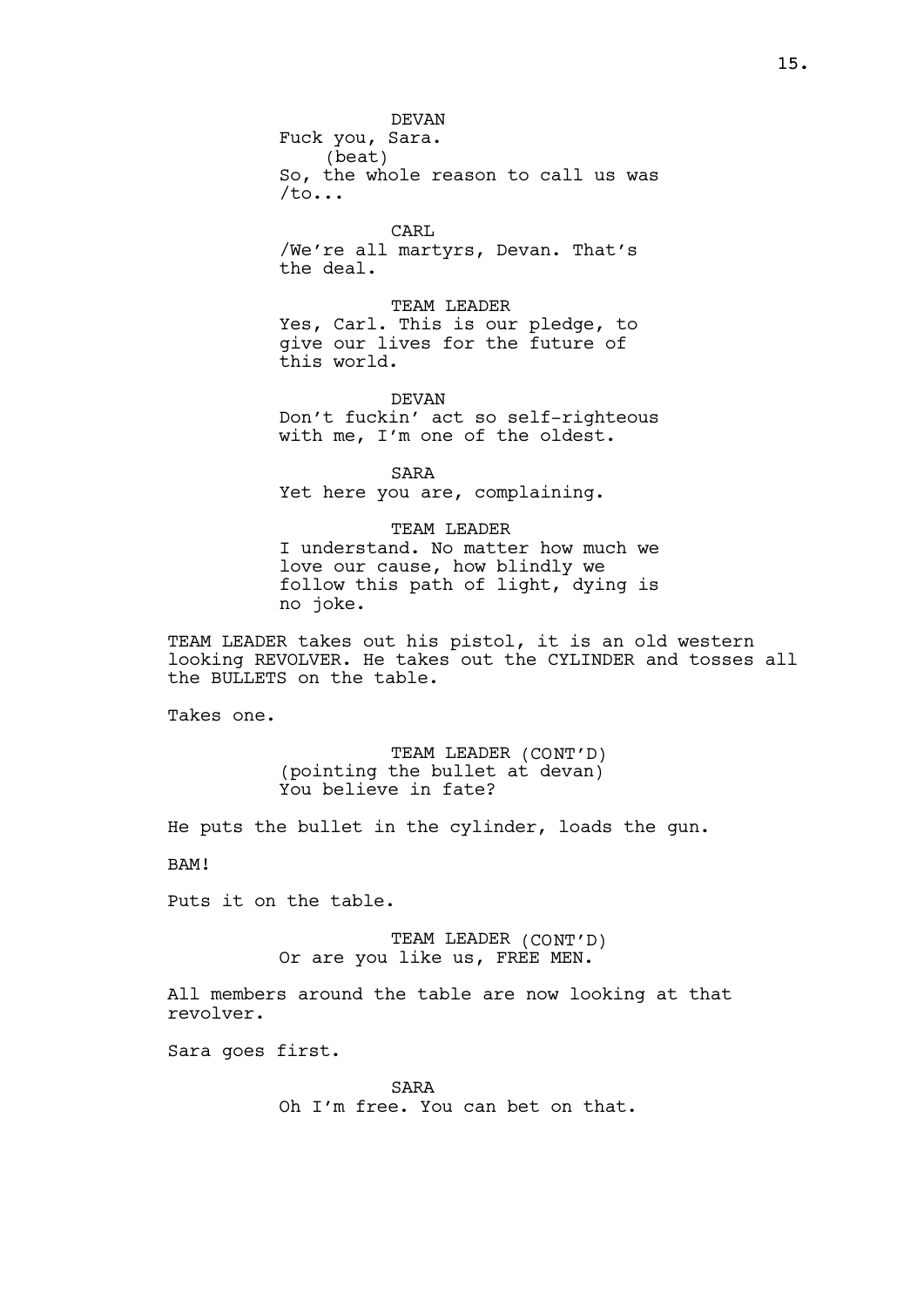She grabs the revolver and points it to the ground. DEVAN Sara... SARA That's why we're here, right? (looks at devan, he looks back in fear) No need to have second thoughts. She pulls the trigger! No shot. Leaves it back on the table. She sighs. TEAM LEADER I see. Carl comes to the table now. CARL Oh girl, you're one crazy bitch, I give you that. He takes the gun. CARL (CONT'D) There's no other way, uh? TEAM LEADER Do not fear the path Carl, embrace it. You think today is your glorious day? CARL I'm okay either way. Carl presses the trigger. Nothing happens. CARL (CONT'D) Guess not today. As Carl gets back to his previous position, TEAM LEADER now faces Devan. DEVAN Shit... Devan walks up to the table, looks at the gun, clearly nervous. TEAM LEADER Ready to earn your golden wings, my friend?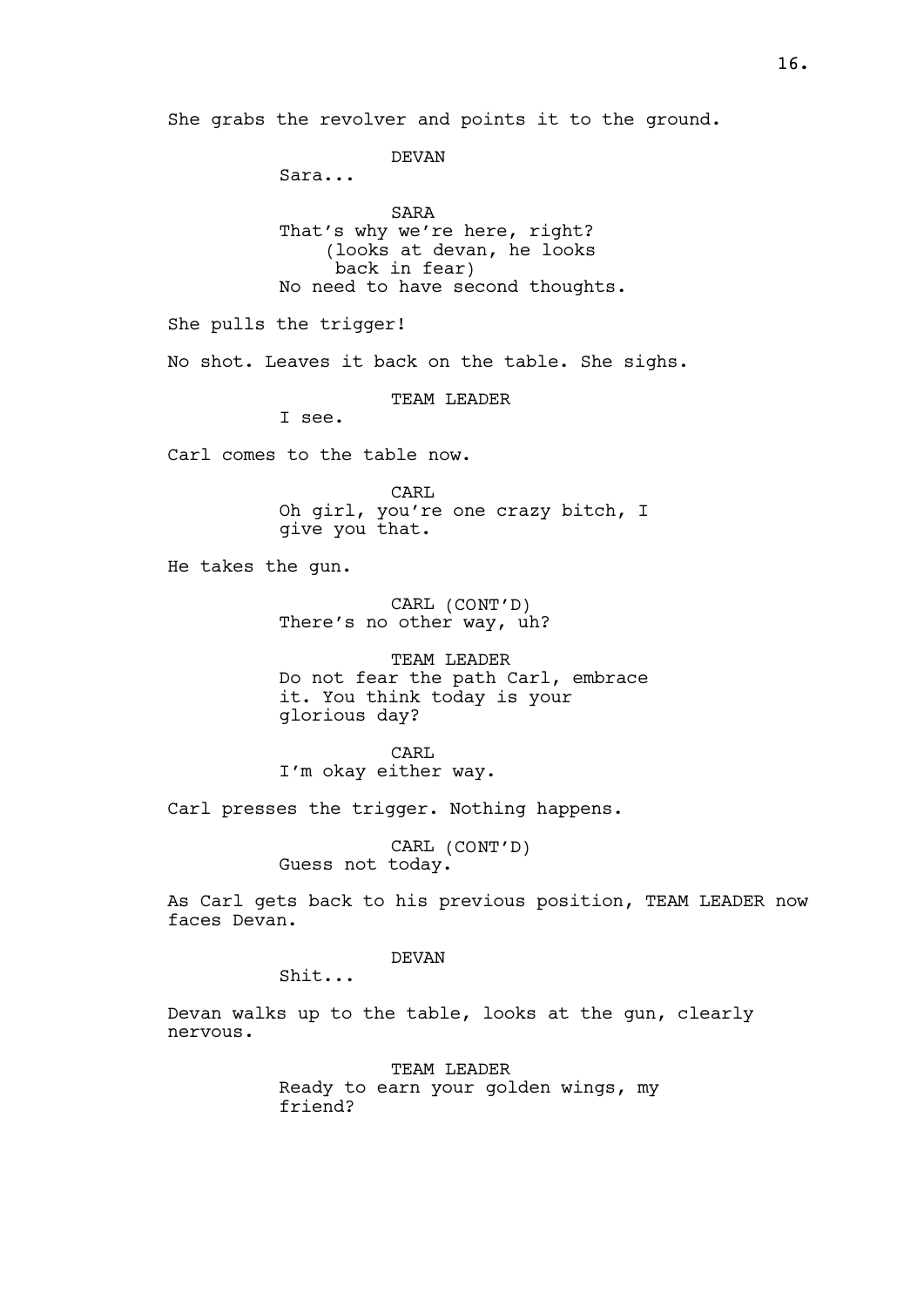DEVAN Don't fucking joke with me. He takes the revolver, looks at it. DEVAN (CONT'D) I choose my own fate, right? Unexpectedly, Devan throws the gun at John, who catches it mid air, no hesitation. DEVAN (CONT'D) (kinda backfiring cause of John's response) Your turn, John. JOHN You sure about it? DEVAN (menacingly) Yeah, you have a problem with that? JOHN (readying the revolver) Okay. John puts his finger in the trigger, raises the gun. Raises it towards Devan. DEVAN What the fuck are you doing!? Hey! SARA CARL (laughing) Rookie's got balls! JOHN It's your turn Devan, whether you like it or not. DEVAN Put the gun down, now! JOHN You want to change your fate by changing mine. (beat) All right. But you see, I can do the same. DEVAN Put it down!

17.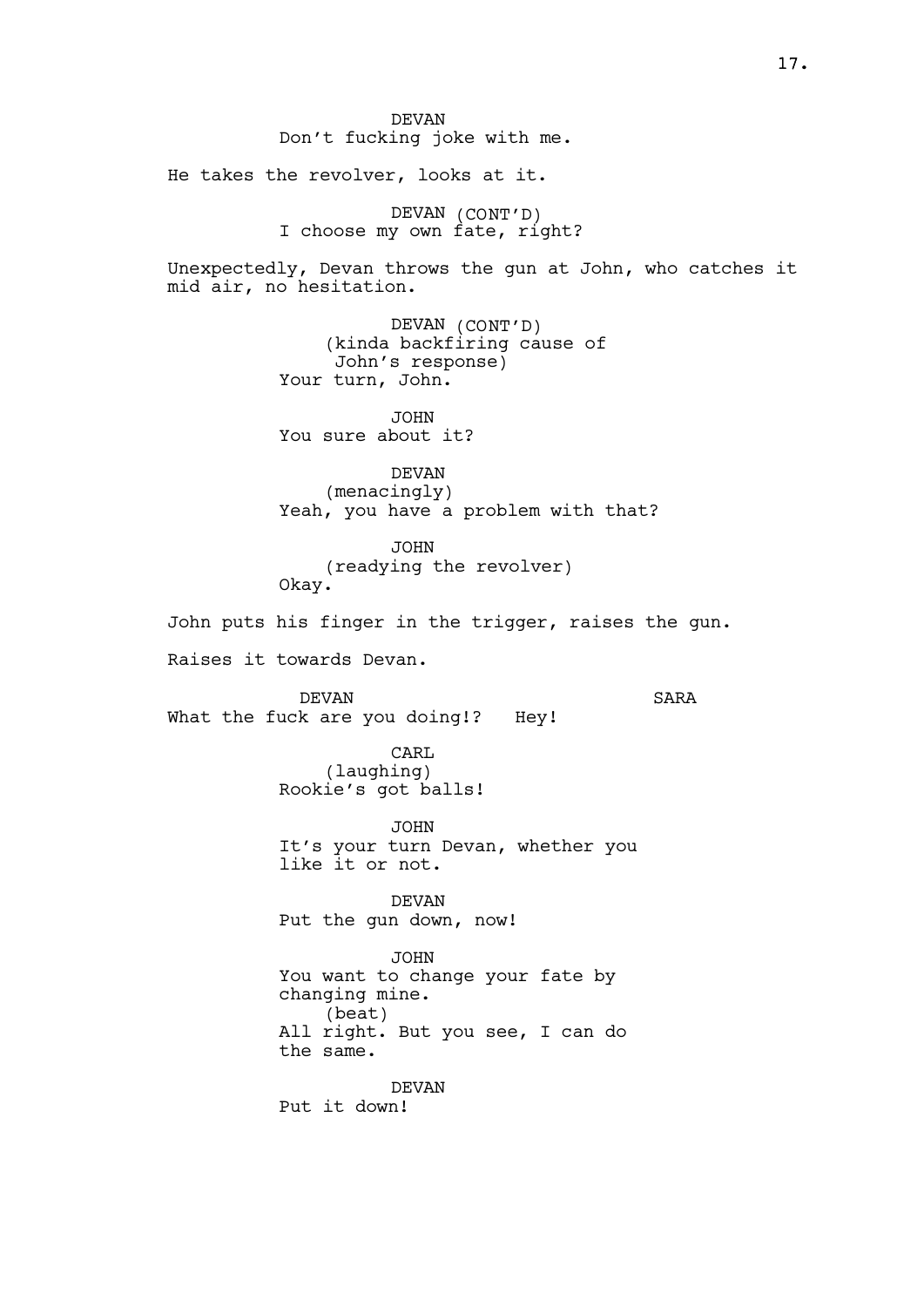## TEAM LEADER

STOP!

Devan stops on his tracks.

TEAM LEADER (CONT'D) He's right. I want to see how this plays out.

DEVAN You think this is a fucking game? I'm not gonna---

CARL He's right, you changed the outcome first by skipping your turn. You're free to do so, we know.

SARA But so does he. I get it now.

TEAM LEADER

Yes.

(to devan) You see, history has already been written. No matter the outcome, it's already been decided. This is our prison.

SARA Only the CHOSEN ONE can change it.

JOHN (still looking at devan) That's right.

DEVAN Okay, I get it. Maybe I'm the chosen one.

TEAM LEADER You're here, aren't you? THE LEADER choose you for a reason. (beat) A candidate.

DEVAN Yeah, maybe I am! C'mon, shoot me! (beat) I'm not gonna die.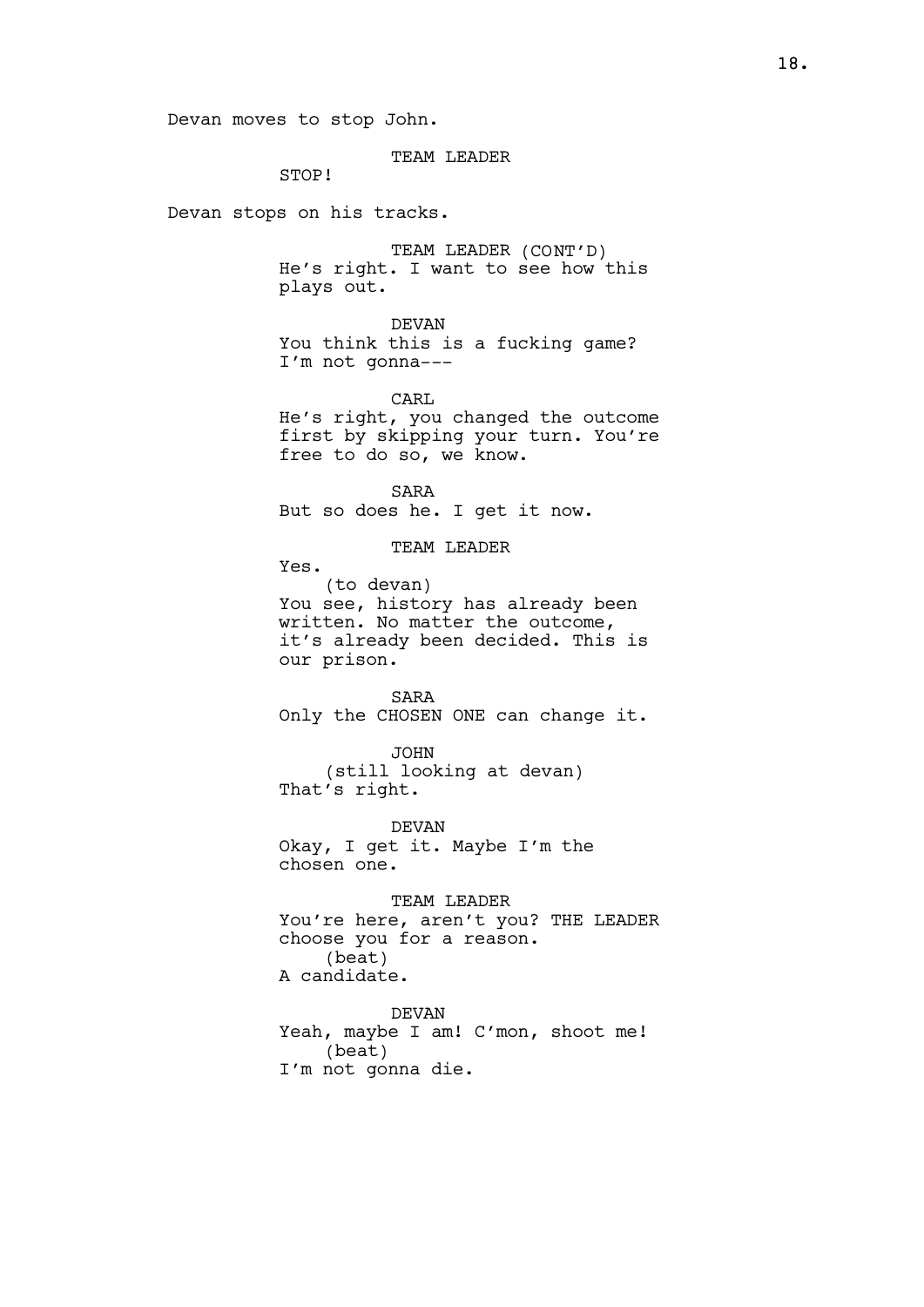JOHN (beat) That's the spirit. John points the gun firmly towards Devan, Sara takes a step back, others too. Everyone looking at John now. Devan swallows dry. The finger on the trigger. CLICK! No fire shot. DEVAN That's fuckin' right! SARA Holy shit! DEVAN (CONT'D) (to john) I'm immortal, you hear me! SARA (good spirit) What? You were pissing your pants like seconds ago. DEVAN The fuck are you talking about, I'm invincible! Carl comes up to John, takes the gun from his hand. CARL (smiling) You sure like to play hardball man. JOHN Guess so.. Then, he walks back to Devan, faces him. CARL Okay invincible man. Hands the gun to him. CARL (CONT'D) Your turn now. Devan's smile fades as fast as it came to be. Sara follows a similar path, staring at Devan, silent now.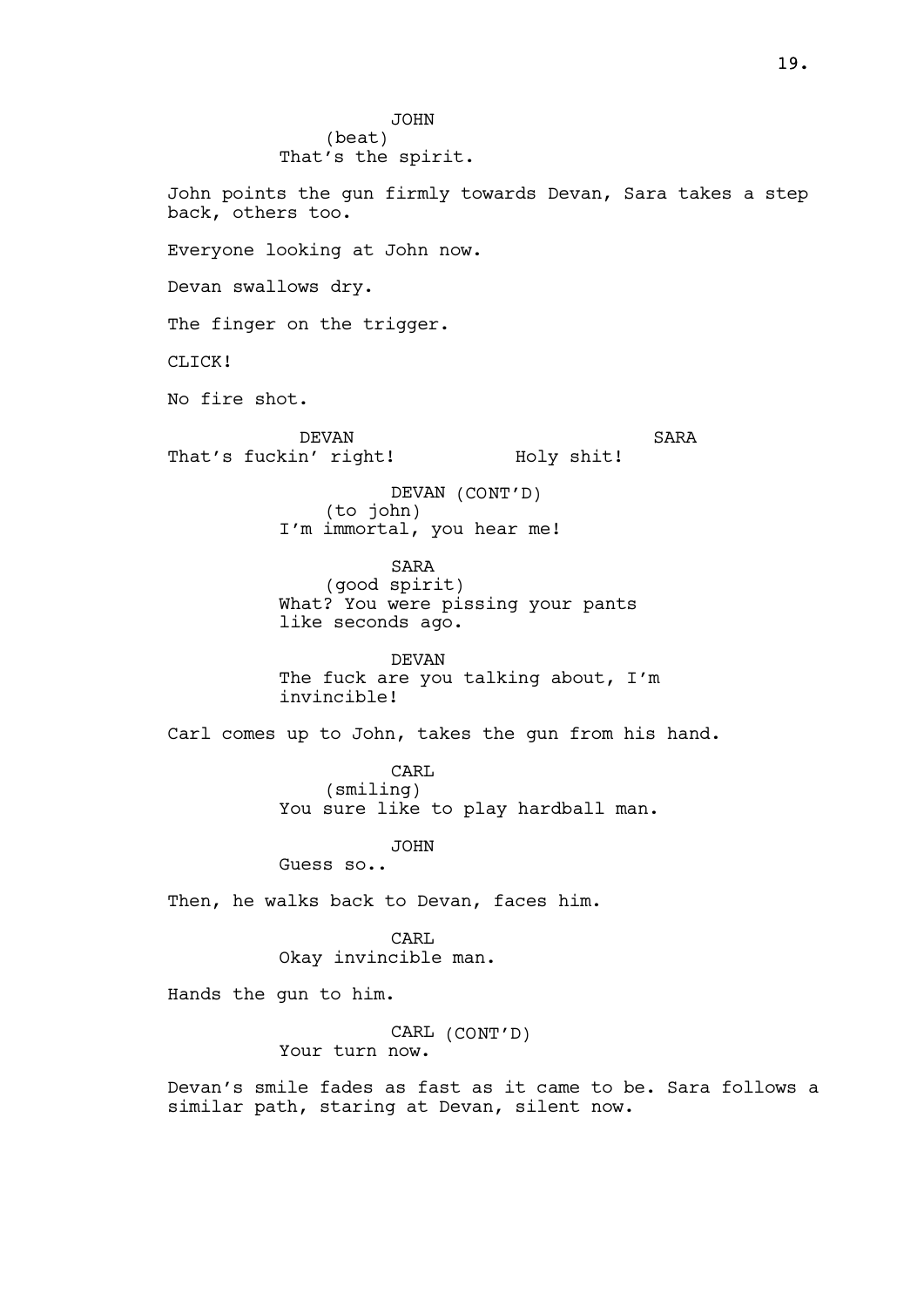As Devan juggles the gun in his hands, TEAM LEADER takes a look at John, still standing just outside the light on top of the table.

> CARL (CONT'D) Well?

DEVAN What? You want me to point it at you?

SARA Fuckin' take the shot Devan, let's get over this.

CARL Hey, I'm next.

**JOHN** Weren't you happy either way?

Carl looks back at John, kinda annoyed by his statement.

TEAM LEADER Take the shot, we don't have all night.

DEVAN I know, I know. (beat) Fuck!

Devan moves the hand fast and presses the trigger.

BANG!

The bullet pierces the wooden floor, leaves a hollow mark.

Everyone's quiet for a while.

 $[Inti]$ 

TEAM LEADER Okay, let's meet outside. Carl, Sara, you're on team A. (beat) John, you're on team B.

TEAM LEADER goes around the table and now faces Devan.

TEAM LEADER (CONT'D) (taking his shoulder) So as you, our glorious MARTYR.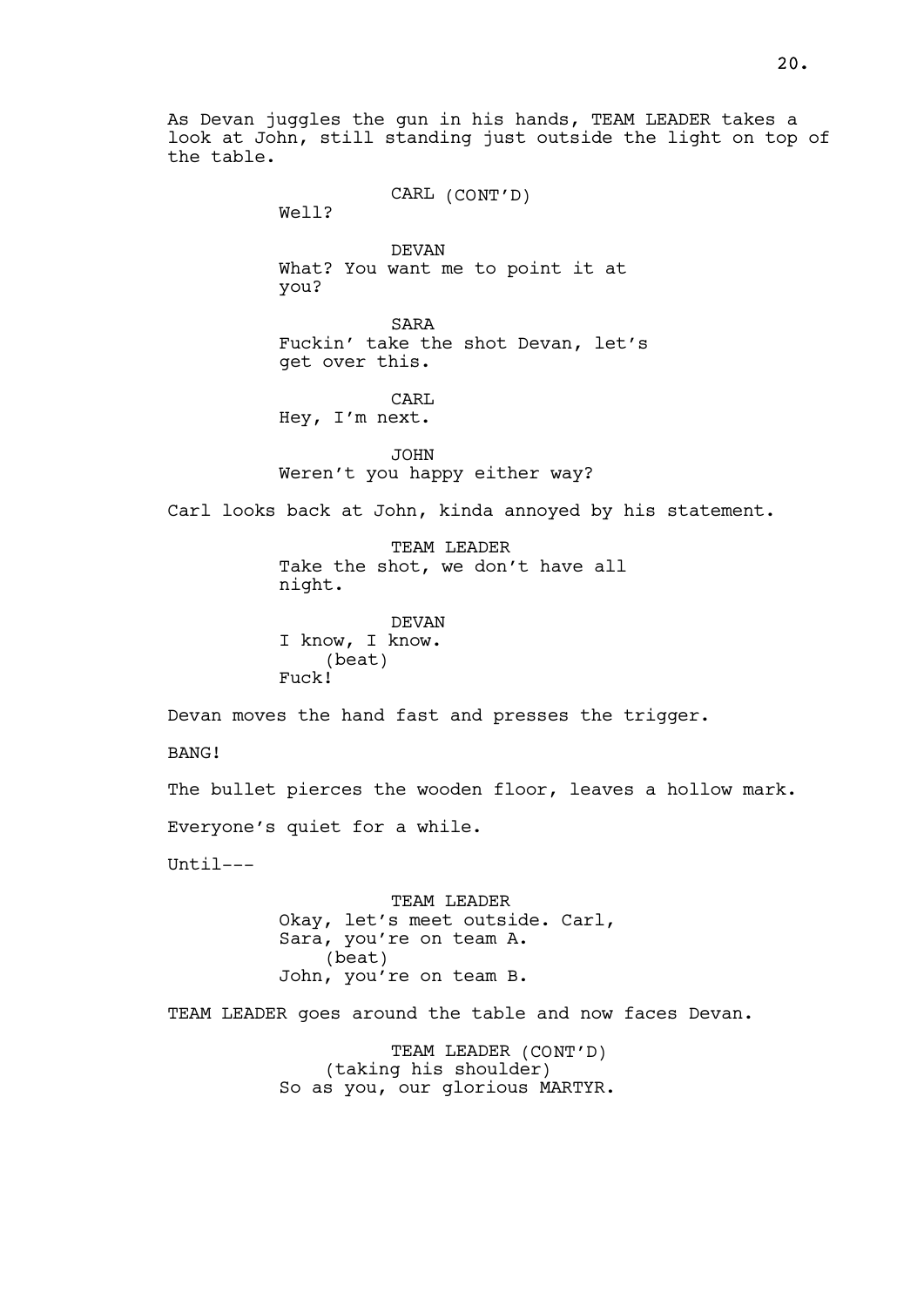21.

TEAM LEADER walks past Carl and Sara, into the aisle, looks straight into John's eyes as he passes.

> TEAM LEADER (CONT'D) See you outside.

TEAM LEADER leaves the place. Sara walks up to Devan.

SARA

Dev...

DEVAN

Go.

She sighs, walks away, looking pissed at John as she walks by his side.

> CARL See you outside, bud.

Carl pats Devan on the shoulder and walks away, reaches John on his way out.

> CARL (CONT'D) Let's go, John.

John nods, but---

DEVAN

Wait!

John looks at Devan.

JOHN

What?

DEVAN

I...

JOHN Yes, you. You choose this, remember? 3:33.

DEVAN

3:33?

JOHN Maybe you should have listened.

As John walks away, Devan raises his wrist and looks at his WATCH. The time is 3:33 AM.

He's shocked.